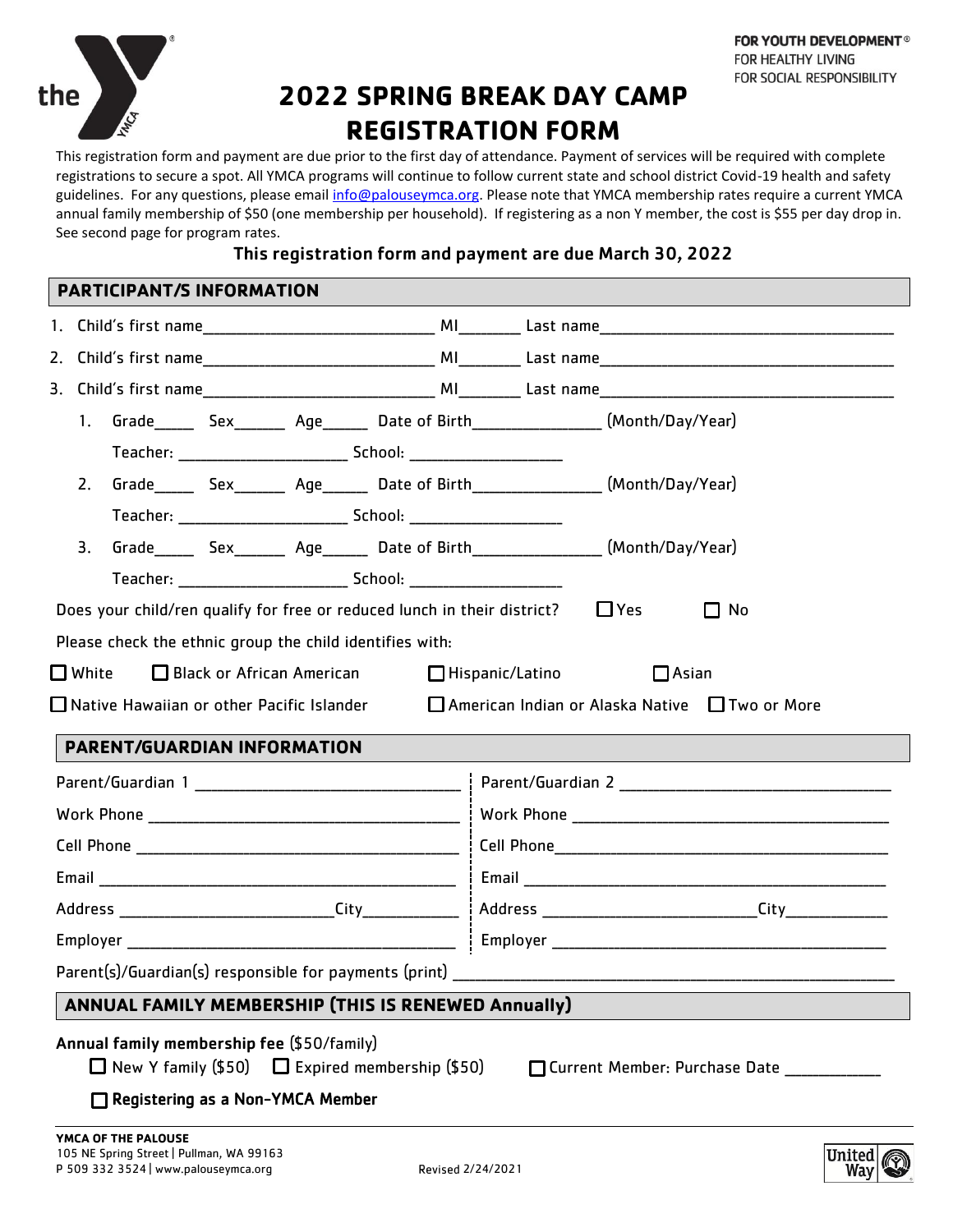## **ENROLLMENT**

| off registration for additional registered siblings. Financial assistance is also available for those who qualify.<br>Contact the Y office at info@palouseymca.org for details. |                                                                                                    | Please review the registration options below and mark each box appropriately. For those with multiple children<br>in the household between 5 and 12 years old in Kindergarten $-5$ <sup>th</sup> Grade, we offer a multi child discount of 25% |
|---------------------------------------------------------------------------------------------------------------------------------------------------------------------------------|----------------------------------------------------------------------------------------------------|------------------------------------------------------------------------------------------------------------------------------------------------------------------------------------------------------------------------------------------------|
| Select Type of Enrollment: (Financial Assistance and Sibling discounts will apply to those who qualify)                                                                         |                                                                                                    |                                                                                                                                                                                                                                                |
| <b>YMCA Membership Rates</b>                                                                                                                                                    |                                                                                                    |                                                                                                                                                                                                                                                |
|                                                                                                                                                                                 |                                                                                                    |                                                                                                                                                                                                                                                |
|                                                                                                                                                                                 |                                                                                                    |                                                                                                                                                                                                                                                |
|                                                                                                                                                                                 |                                                                                                    |                                                                                                                                                                                                                                                |
|                                                                                                                                                                                 |                                                                                                    |                                                                                                                                                                                                                                                |
|                                                                                                                                                                                 |                                                                                                    |                                                                                                                                                                                                                                                |
| Indicate Drop-in dates here:                                                                                                                                                    |                                                                                                    |                                                                                                                                                                                                                                                |
| $\Box$ 4/4 (Monday)                                                                                                                                                             | $\Box$ 4/5 (Tuesday) $\Box$ 4/6 (Wednesday) $\Box$ 4/7 (Thursday) $\Box$ 4/8 (Friday)              |                                                                                                                                                                                                                                                |
|                                                                                                                                                                                 |                                                                                                    |                                                                                                                                                                                                                                                |
| Non-Y Member Rates (Excludes \$50 annual YMCA Family Membership Fee)                                                                                                            |                                                                                                    |                                                                                                                                                                                                                                                |
|                                                                                                                                                                                 |                                                                                                    |                                                                                                                                                                                                                                                |
|                                                                                                                                                                                 |                                                                                                    |                                                                                                                                                                                                                                                |
|                                                                                                                                                                                 |                                                                                                    |                                                                                                                                                                                                                                                |
|                                                                                                                                                                                 |                                                                                                    |                                                                                                                                                                                                                                                |
|                                                                                                                                                                                 |                                                                                                    |                                                                                                                                                                                                                                                |
| Indicate Drop-in dates here:                                                                                                                                                    |                                                                                                    |                                                                                                                                                                                                                                                |
| □ 4/4 (Monday)                                                                                                                                                                  | $\Box$ 4/5 (Tuesday) $\Box$ 4/6 (Wednesday) $\Box$ 4/7 (Thursday) $\Box$ 4/8 (Friday)              |                                                                                                                                                                                                                                                |
| <b>The Early Drop/Late Pick-up Option:</b> \$5 per youth/per day $[# \text{ of Days} \qquad x # \text{ of Youth} \qquad = $ ]$                                                  | 7:45 AM and 5:15 PM. (Note: Available discount for this option only includes financial assistance) | This option allows for a 7:30 AM Sign-in/5:30 PM Sign-out, otherwise regular check-in/check out times are between                                                                                                                              |
| <b>EMERGENCY INFORMATION</b>                                                                                                                                                    |                                                                                                    |                                                                                                                                                                                                                                                |
| In case of emergency, when unable to reach parent/guardian, call:                                                                                                               |                                                                                                    |                                                                                                                                                                                                                                                |
|                                                                                                                                                                                 |                                                                                                    |                                                                                                                                                                                                                                                |
| Persons other than parent/guardian who may pick up child:                                                                                                                       |                                                                                                    |                                                                                                                                                                                                                                                |
|                                                                                                                                                                                 |                                                                                                    |                                                                                                                                                                                                                                                |
|                                                                                                                                                                                 |                                                                                                    |                                                                                                                                                                                                                                                |
|                                                                                                                                                                                 |                                                                                                    |                                                                                                                                                                                                                                                |
|                                                                                                                                                                                 |                                                                                                    |                                                                                                                                                                                                                                                |

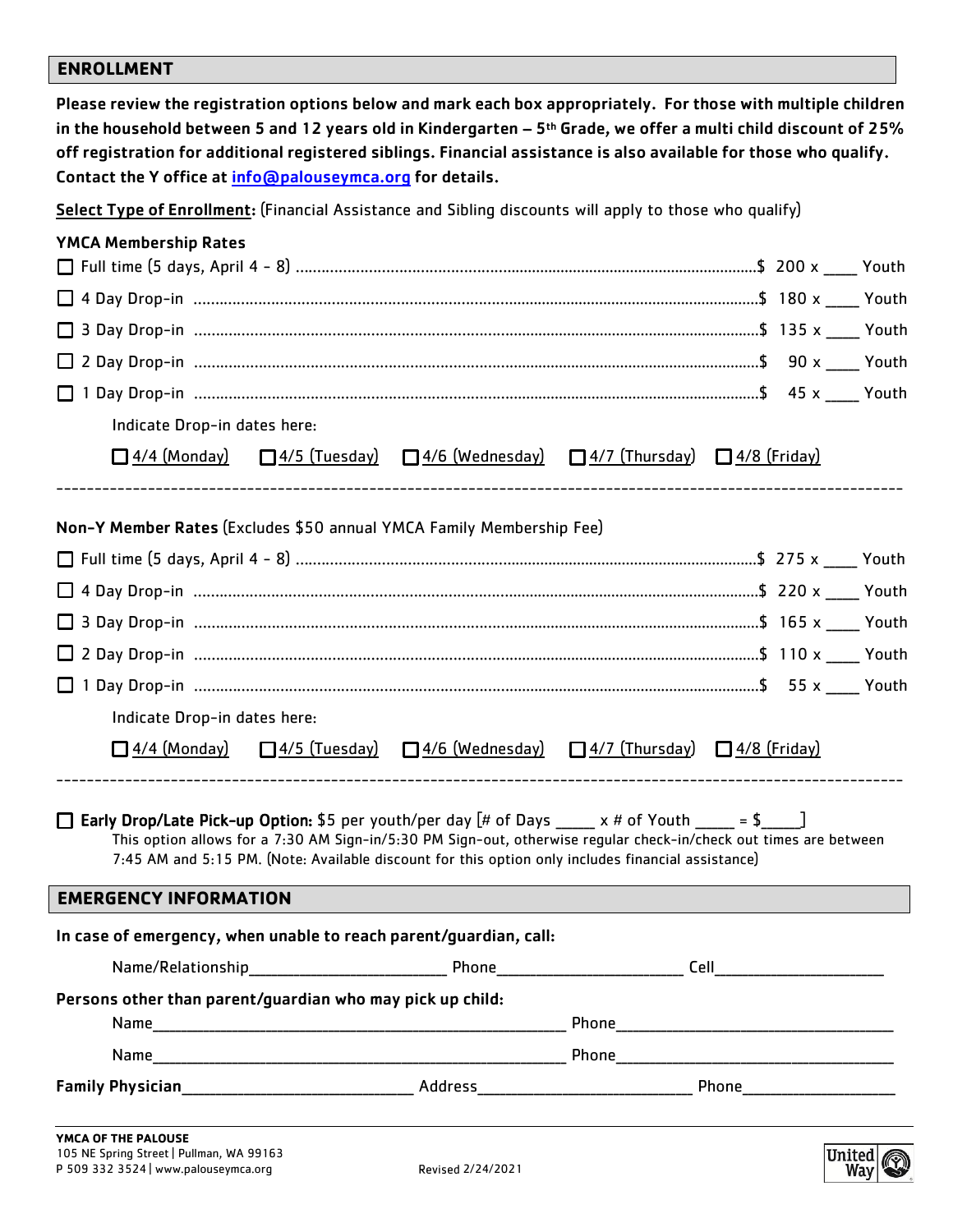Family Dentist **Example 2** and the set of the Address of the Second Phone of the Second 2 and 2 and 2 and 2 and 2 and 2 and 2 and 2 and 2 and 2 and 2 and 2 and 2 and 2 and 2 and 2 and 2 and 2 and 2 and 2 and 2 and 2 and 2

Insurance Company\_\_\_\_\_\_\_\_\_\_\_\_\_\_\_\_\_\_\_\_\_\_\_\_\_\_\_\_\_\_\_\_\_\_\_\_\_\_\_\_\_\_\_\_\_\_\_ Policy #\_\_\_\_\_\_\_\_\_\_\_\_\_\_\_\_\_\_\_\_\_\_\_\_\_\_\_\_\_\_\_\_\_\_\_\_\_\_\_\_\_\_\_\_\_\_\_\_\_\_\_\_\_\_\_\_\_\_\_\_\_\_\_

Medical information (MUST list allergies, current medications, or illness). If registering multiple children, please list child's name related to conditions.

\_\_\_\_\_\_\_\_\_\_\_\_\_\_\_\_\_\_\_\_\_\_\_\_\_\_\_\_\_\_\_\_\_\_\_\_\_\_\_\_\_\_\_\_\_\_\_\_\_\_\_\_\_\_\_\_\_\_\_\_\_\_\_\_\_\_\_\_\_\_\_\_\_\_\_\_\_\_\_\_\_\_\_\_\_\_\_\_\_\_\_\_\_\_\_\_\_\_\_\_\_\_\_\_\_\_\_\_\_\_\_\_\_\_\_\_\_\_\_\_\_\_\_\_\_\_\_\_\_\_\_\_\_\_\_\_\_\_\_\_\_\_\_\_\_\_\_\_\_\_

\_\_\_\_\_\_\_\_\_\_\_\_\_\_\_\_\_\_\_\_\_\_\_\_\_\_\_\_\_\_\_\_\_\_\_\_\_\_\_\_\_\_\_\_\_\_\_\_\_\_\_\_\_\_\_\_\_\_\_\_\_\_\_\_\_\_\_\_\_\_\_\_\_\_\_\_\_\_\_\_\_\_\_\_\_\_\_\_\_\_\_\_\_\_\_\_\_\_\_\_\_\_\_\_\_\_\_\_\_\_\_\_\_\_\_\_\_\_\_\_\_\_\_\_\_\_\_\_\_\_\_\_\_\_\_\_\_\_\_\_\_\_\_\_\_\_

\_\_\_\_\_\_\_\_\_\_\_\_\_\_\_\_\_\_\_\_\_\_\_\_\_\_\_\_\_\_\_\_\_\_\_\_\_\_\_\_\_\_\_\_\_\_\_\_\_\_\_\_\_\_\_\_\_\_\_\_\_\_\_\_\_\_\_\_\_\_\_\_\_\_\_\_\_\_\_\_\_\_\_\_\_\_\_\_\_\_\_\_\_\_\_\_\_\_\_\_\_\_\_\_\_\_\_\_\_\_\_\_\_\_\_\_\_\_\_\_\_\_\_\_\_\_\_\_\_\_\_\_\_\_\_\_\_\_\_\_\_\_\_\_\_\_\_

\_\_\_\_\_\_\_\_\_\_\_\_\_\_\_\_\_\_\_\_\_\_\_\_\_\_\_\_\_\_\_\_\_\_\_\_\_\_\_\_\_\_\_\_\_\_\_\_\_\_\_\_\_\_\_\_\_\_\_\_\_\_\_\_\_\_\_\_\_\_\_\_\_\_\_\_\_\_\_\_\_\_\_\_\_\_\_\_\_\_\_\_\_\_\_\_\_\_\_\_\_\_\_\_\_\_\_\_\_\_\_\_\_\_\_\_\_\_\_\_\_\_\_\_\_\_\_\_\_\_\_\_\_\_\_\_\_\_\_\_\_\_\_\_\_\_\_\_

Does your child have an IEP, IHP, 504 Plan, IFSP, etc.?

Please share any additional information you would like the Y staff to have

#### **RELEASE AGREEMENT**

#### 1. Permissions: I give my permission for my child/ren to:

- a. be transported in an authorized vehicle from the Y and attend all field trips. While in the YMCA's care, YMCA staff and volunteers will not transport a child in a private vehicle without the parent's specific permission.
- b. use all play equipment and participate in all Y activities, including swimming.
- c. be given emergency treatment by qualified YMCA staff.
- d. use hand sanitizer when hand washing facilities are unavailable.
- e. have a staff person help my child apply sunscreen and/or insect repellent.
- f. be transported by ambulance or staff car to an emergency center for treatment.
- 2. In the event that I cannot be contacted, I further consent to the medical, surgical, hospital care, treatment, and procedures to be performed for my child by a licensed physician or hospital when deemed immediately necessary or advisable by the physician to safeguard my child's health.
- 3. I will be responsible for all fees accumulated as a result of my child's registration and participation in YMCA programs. I understand that all fees are payable in advance and that program participation will be denied if payments are past due. All past due accounts will be referred to collections.
- 4. I give permission for my child to be photographed for use in media and promotions of YMCA programs. To opt out (Do not allow pictures of my child/ren) please initial here:
- 5. I have access to the Parent Handbook and understand the program's policies and fees.
- 6. I give my permission for my child to go on supervised field trips with the YMCA's Programs.
- 7. I give permission for my child to participate in all activities, including swimming, to be supervised by YMCA staff or qualified lifequards. If I do not want my child to participate, I will give written notice.
- 8. To the best of my knowledge, my child is in good health and is NOT showing any symptoms of illness, including an elevated body temperature. If my child shows any symptoms of illness, including an elevated body temperature, the YMCA will contact me, or my approved emergency contacts if I am not available, requiring immediate pick up. In the event any child or staff is sent home due to illness, parents will be notified.
- 9. I understand that while the Y will do what they can to minimize risk of exposure to COVID-19, avoiding risk can not be guaranteed. Thus by registering my child/ren and having them attend the day camp program, as their parent/guardian, I the undersigned, assume all risk and liability.
- 10. I understand that the YMCA has safety standards in its programs and that all activities will be properly supervised. The YMCA does not provide individual accident insurance; therefore, I will provide the necessary coverage in the event of an accident.
- 11. The YMCA cannot be held responsible for problems related to a child's failure to receive the required immunizations.
- 12. When leaving a child at the YMCA or program site, he/she must be signed in and make sure a program staff or volunteer is available to receive and supervise your child. The YMCA staff will not call to verify absences when a child is not signed in.
- $13$ . The YMCA will release children only to people authorized by the parent/quardian. YMCA staff are not permitted to providing childcare or other services outside of the YMCA for a child registered in the program nor are they allowed to independently transport, sign in or sign out a child from the program in place of the parent/quardian. The only exception for staff to sign out a child is if they are given written permission from a parent for the child to walk home. YMCA is not responsible for the independent acts of its employees outside of the workplace.
- 14. Day Camp & School-Age Care staff and volunteers are required by state law to report suspected child abuse. This will be handled confidentially through a staff person's supervisor and the program director.